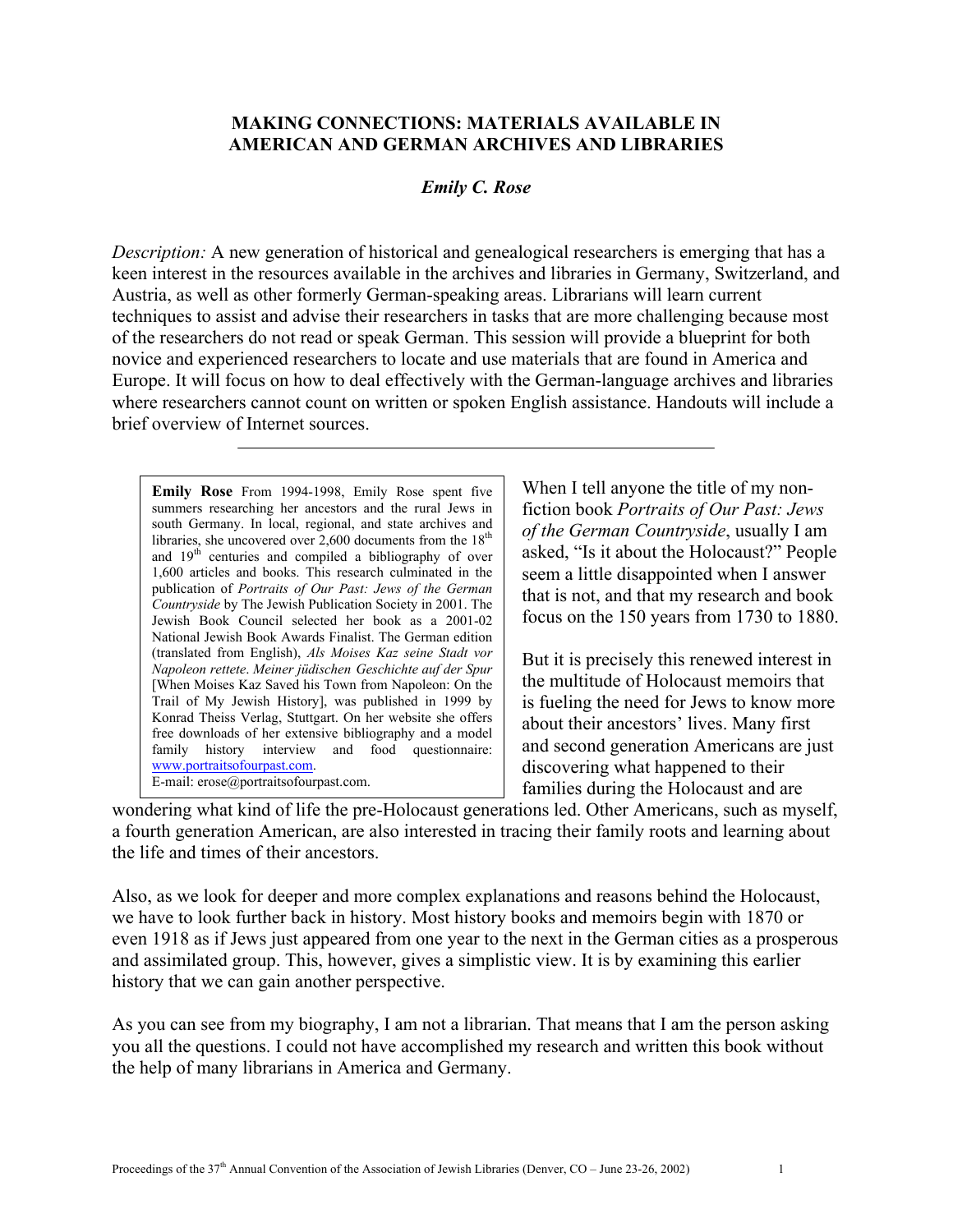After completing more than five years of research in Germany and America, I hope the methodology I learned can assist you to provide some answers to the questions that perhaps you have already had posed to you, but did not know how to answer. With the growing interest in genealogy, the fastest growing hobby in America, and the emergence of a new generation of family researchers, for certain you will receive many more questions in the future.

What is even more exciting is that students are becoming involved. When my book was published, I was contacted via email by Alex who enjoyed my book and had possible connections with my family. We went back and forth, and I invited him to come to one of my programs. He wrote that he would try to come which I thought was a bit vague. Well, you know what happened. Before the program, an elderly lady came up with a teenager, and of course it was Alex. I know it was not cool, but I exclaimed, "You're Alex???!!! He was so into the research that he was even learning German.



Two large old oil portraits hung above the fireplace mantel in my grandparent's living room in their apartment in New York City. Somehow I had never inquired about the portraits, and no one in the family had ever had told me anything about them. I had no inkling of how meaningful the depictions of Joseph David Berlizheimer and his wife Gustel Kaz would become to me.

The story began in 1992 when an elderly distant cousin gave me several pages of a copy of a handwritten German-language Jewish family register that had been brought to America in 1941. My cousin helped me read "Berlizheimer," a name I knew. Then he showed me the name "Gundelfinger," and the town, Michelbach- names I had never heard. He also showed me the name "Kaz", a name I had not heard in respect to my family. He read the name of the village of "Mühringen" written at the top of the page. No one had ever mentioned Mühringen to me, nor had any stories been handed down. All I had known was that my great grandfather had come to America in the mid 19<sup>th</sup> century from Germany.

As with any type of research, no answer is definitive, but with German Jewish research, the answers really depend on the geographical area, and exceptions abound. My research centered on the rural Jews in southwest German in the  $18<sup>th</sup>$  and  $19<sup>th</sup>$  century, but I will try to give the broadest possible view. Since the times before the  $20<sup>th</sup>$  century is written about to a much lesser degree, I will also concentrate on that period.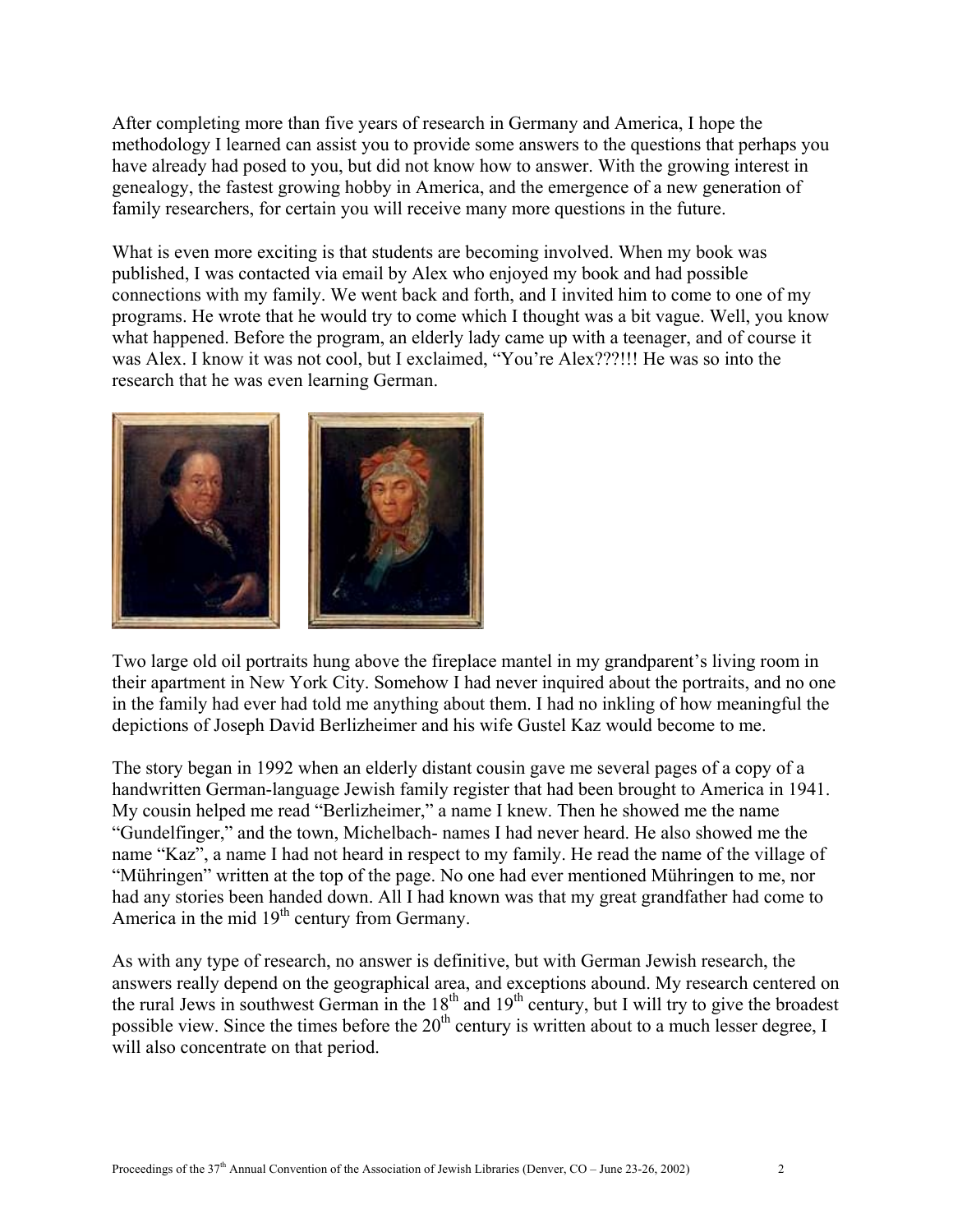Most books, articles, and finding aids focus on the Jews living in the cities. The reality was that more than 90 percent of the Jews were not allowed to live in the cities before the 1860s in south Germany. So it was not surprising that my ancestors lived in the villages like Mühringen and Michelbach an der Lücke. The lives of the rural Jews living in other German-speaking lands were very similar to the Jews living in south Germany, so this was a story that needed to be written.

These are examples of the types of questions you may expect:

## **What will I discover?**

Expect the unexpected. I did not know that my direct ancestors were leaders of their Jewish communities and had even saved a town from being ransacked by Napoleon's army.



 And certainly no one knew that the founder of the Berlitz School of Languages was a distant cousin. Maximilian Berlitz was born David Berlizheimer in Mühringen. Berlitz opened the first Berlitz School in 1878 in Providence, Rhode Island after only 7 years in America.

# What materials will I find in American libraries concerning German Jews of the 18<sup>th</sup> and **19th centuries?**

While you can find numerous academic books that usually are specialized essays, few books give an overview that would help the researcher. The 4-volume series, *German-Jewish History in Modern Times,* is a compilation of material from numerous secondary sources and has an excellent bibliography. It focuses primarily on the global events and trends that occurred in the urban areas throughout Germany.

One of the reasons I researched and wrote, *Portraits of Our Past: Jews of the German Countryside*, was to provide a background for future researchers who were interested in the people living outside the cities. The selected bibliography in my book includes materials available in America including German-Jewish memoirs. My full bibliography of more than 1,600 books and articles is available as a free download on my website [www.PortraitsOfOurPast.com](http://www.portraitsofourpast.com/)

Some university libraries—like Brandeis University, the Florida universities, and the German-Jewish Leo Baeck Institute, which is located in the Center for Jewish History in New York City—have excellent collections of books in German. Many books that I could not locate easily in Germany, I was able to borrow via the inter-library loan system. Reference librarians unfailingly made the extra effort to track down very obscure books that I had identified via OCLC. The librarians in Naples, Florida always would joke that they couldn't read and certainly not pronounce the long titles of the books that would come via inter-library loan for me, but they were always enthusiastic.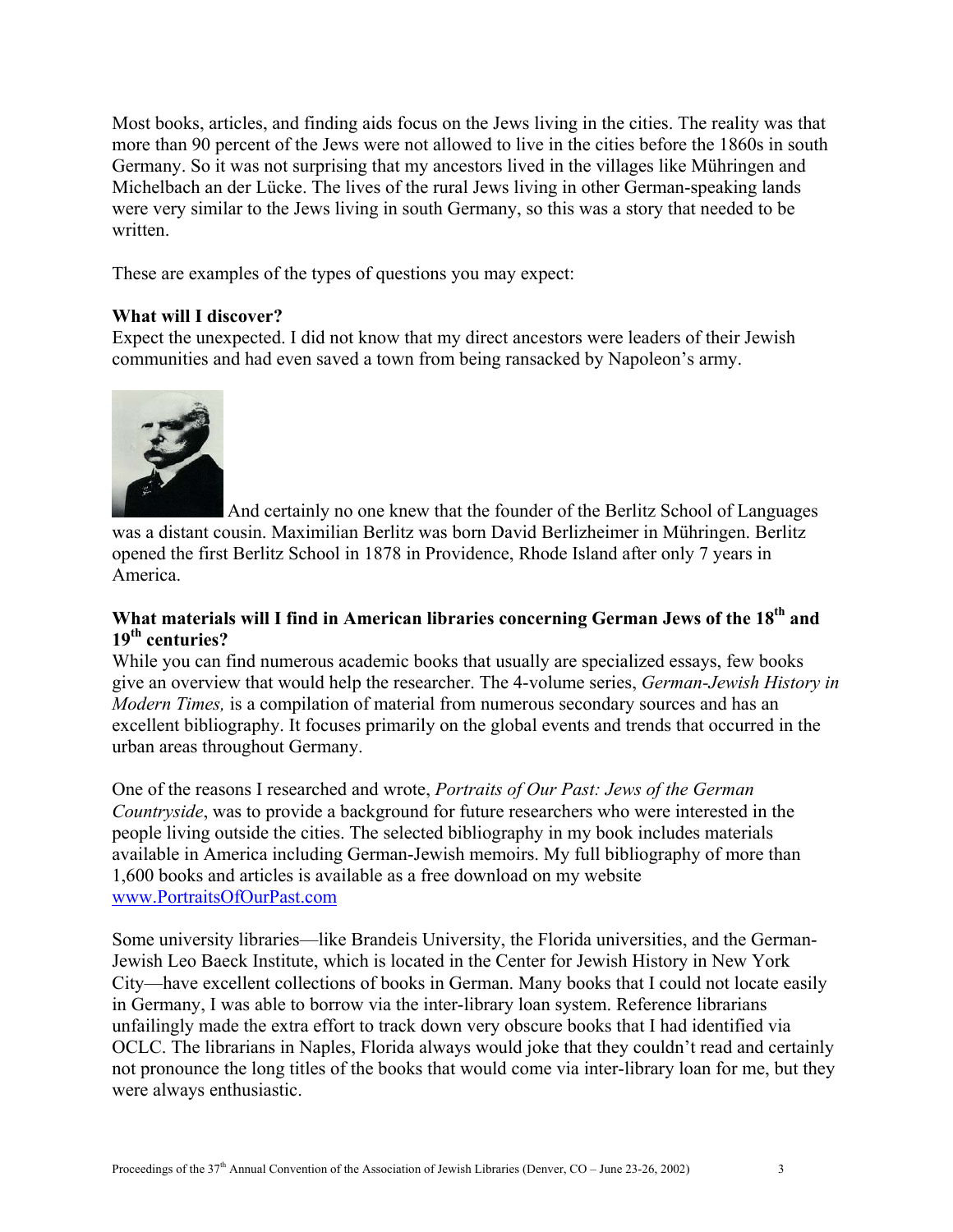What materials will I find in the German libraries concerning Jews of the 18<sup>th</sup> and 19<sup>th</sup> centuries? You have to spend time in the regional libraries where you will find books about the Jewish communities. German libraries tend to specialize in their geographical region. The state library in Stuttgart would have books on the history of Württemberg, and perhaps Baden, while the libraries in Munich only deal with Bavaria. These regional books provide information about the communities, the rabbis, and some individuals, and are based on secondary resources.

You will also find books written about Jewish communities in a particular area. And sometimes, you will be lucky. In 1994, I went to the town hall in the town governing the village of my ancestors. The first thing the administrator did was to show me Gerhard Taddey, *Kein kleines Jerusalem: Geschichte der Juden im Landkreis Schwäbisch Hall*. (Sigmaringen: Thorbecke, 1992). There I found the family tree of my Gundelfinger ancestors. The author had chosen my family to illustrate several themes of his study.

Histories of individual communities are sometimes in the state libraries, but some can only be found in the local libraries and town halls. These local histories are the most helpful because they have a section or chapter on the Jewish community and describe the history and the people in detail.

Due to the destruction wrought by the Holocaust and the Second World War, is it possible to find information about my ancestors in the German archives?

When I began my research in 1994, I thought that I would not be able to find any materials in Germany. I was surprised that the archives in the villages and towns were not bombed, and that the documents in the state archives in southwest Germany, for instance, were moved to a safe location outside the cities. Archives containing information about the Jewish inhabitants were in the same volumes and files as the information about the Christians, so if the archives still exist, the archival material about the Jews will be available. "Still exist" is the key phrase here. The ravages of the Thirty Years War in the  $17<sup>th</sup>$  century, and random fires in the centuries following, destroyed many archives.

It is best to contact each location to ask that very specific question, but in some places you might have to show why you believe the information is there. I had that experience with the local government in a town in 1995. When I was researching an ancestor who had served as the teacher and hazzan in a Jewish community in Massenbachhausen that numbered only about 50 people, I found many documents in the state archives. I then called and wrote the town mayor asking for information held in the town's archive. The mayor insisted that the town had never had a Jewish community. He even sent me the book detailing the town's history—with no mention of the Jews. When I visited the town in 1999, however, a new town history had been written. It included an excellent section with photographs on the Jewish community, and the town registrar helped me find the few documents available in the archive, and showed me the building where the synagogue had been located.

#### **What research can I do via the Internet?** (*See Appendix 1)*

In many cases, considerable information can be found via the Internet.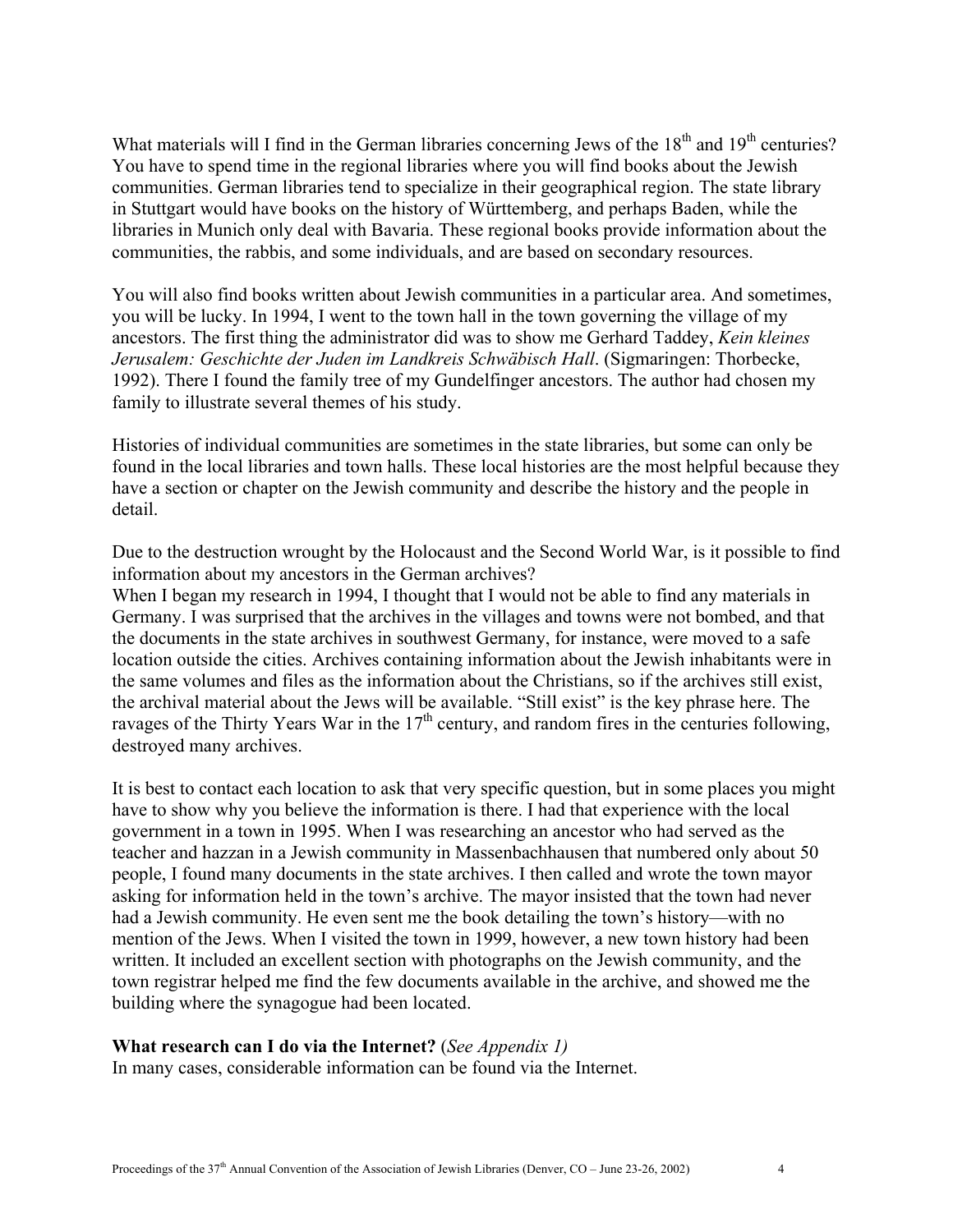A few sites are key to researchers. The primary site for Jewish Genealogy is www.jewishgen.org and the first place to search is the Jewish Family Finder database. There you will find possible relatives by searching by surname and variations of that surname. And by searching for place names, you will find other researchers. Jewishgen is a group that really helps other members through daily postings and many resource tools.

In one of those twists of fate, centuries-old prayer books have brought family members together. Through the Jewish Family Finder database, a man from Switzerland contacted our family. He owned several prayer books signed by a mutual ancestor from 1818. The prayer books had been in his aunt's house in a bookcase for about 70 years. He had no information about that very distant side of his family. We shared our information with him, and he returned a Hagaddah –still with wine stains and bits of matzo and parsley—to the family's descendents in Israel.

The number of sites in Germany focusing on Jewish history is growing rapidly. These are a resource for locating the historians or even non-academics who might be interested in aiding Jewish researchers. For instance, even a village located near Mühringen, with a total population of only 540, has posted the history of its former Jewish community.

And in the future the Internet will offer even more documents. One site, for instance, is beginning to digitalize several  $19<sup>th</sup>$  and  $20<sup>th</sup>$  century German-Jewish newspapers that detailed the political and economic events.

In general, the German libraries do not have the listings of their complete holdings online, but this varies by library.

# **What materials will I find in the Family History Library of the Church of Jesus Christ of Latter-Day Saints?**

The Family History Center of the Mormon Church has made a database of all the films that contain records about Jews and Jewish communities. This is available to search on JewishGen, and then the microfilms can be ordered. As a general rule, thus far the church has microfilmed German civil records that pertain to Christians, but in some cases—like emigration application and records, some family data registers, and some name adoption lists—information can be found about the Jews.

# **Do I need to travel to Germany, or can I do the research here in America?**

The bottom line is that to really learn about your ancestors and to find the actual documents about their lives, you do have to do research in the German archives. That answer is the answer for today, but it might change in the future with the development of new Internet sites.

# **How will the German archivists, librarians, and historians treat me, and how should I deal with them?**

You will find the Germans who are interested in Jewish history to be cordial and helpful. You have to understand that the archivists do not have the time to undertake research for each person who asks a question, but when I asked a specific question or asked for a specific document. I usually received the information I requested.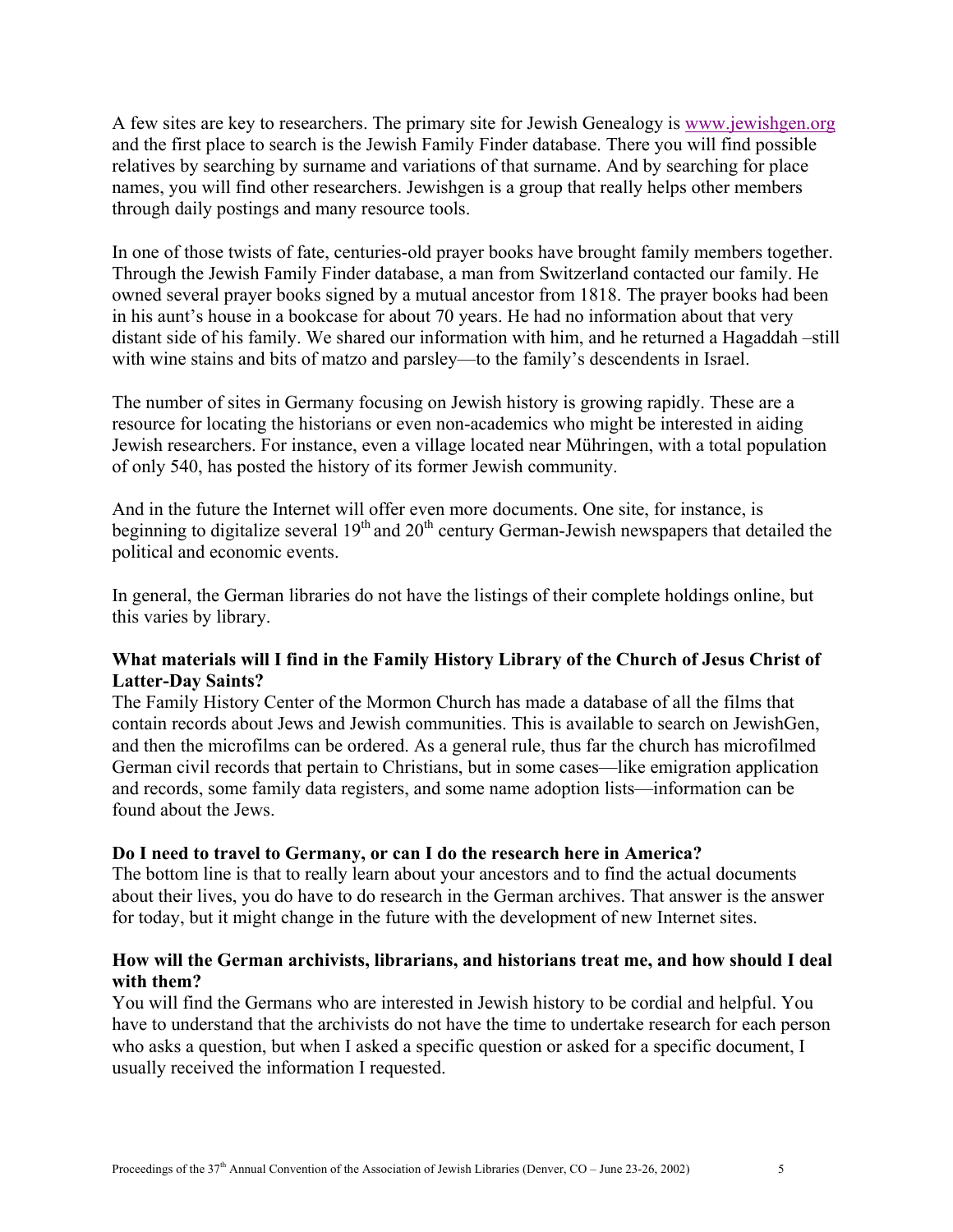Of course everyone's experience varies, but the more seriously you are taken as a researcher even if you only speak English, the better service you will receive. I would always type or at least print my questions, as most Germans can read English with more facility than they can understand spoken English.

Several suggestions to facilitate your research: If you are undertaking research about the Naziera, explain that clearly. In America, you can find useful databases on JewishGen and many important sources in the libraries and the Leo Baeck Institute. In Germany, primary Holocaust documents are generally held by the archivists rather than being with the more accessible materials.

Also, everyone appreciates receiving a nice thank-you letter with more data, photos, and documents, and better yet—an article, published or self-published—about the former Jewish inhabitants.

The authors of the books that deal with the history of the Jews are very pleased when people find their books and research useful, and contact them personally. Often the authors have been met with local opposition or at least skepticism so any positive reaction leads them to be as helpful as possible. I found that these historians usually read the church records carefully—and willingly share information from that very important, but difficult to research, resource.

When I sought out the authors of pertinent books, I found that several of them were directors of important archives. They were very helpful throughout my research—and supported the publication of the German edition of my book translated from English in 1999. Its title is *Als Moises Kaz seine Stadt vor Napoleon rettete*. [When Moises Kaz saved his town from Napoleon].

# **How can I do this research if I don't speak or read German?**

That is the situation of the new generation of family researchers. These researchers are either children of refugees who did not learn German, or they are people like me whose family came to America in the nineteenth century who had no exposure to German. Not being able to read German should not be a deterrent. Just because you have a stack of documents in the old German script, there is no reason to give up. Now there are more resources to help with translations—for instance, on JewishGen.

There is another translation resource that is available. Some elderly non-Jewish Germans are willing to volunteer their services to translate documents. That generation learned to read the old German script while the following generations cannot read it easily or at all.

#### **What other resources should I use?**

One of the most important resources is now time-sensitive. The generation of German Jewish refugees is passing away so it is urgent that we record their remembrances about their daily lives and the lives of their ancestors as well as the Jewish rituals and customs with which they grew up.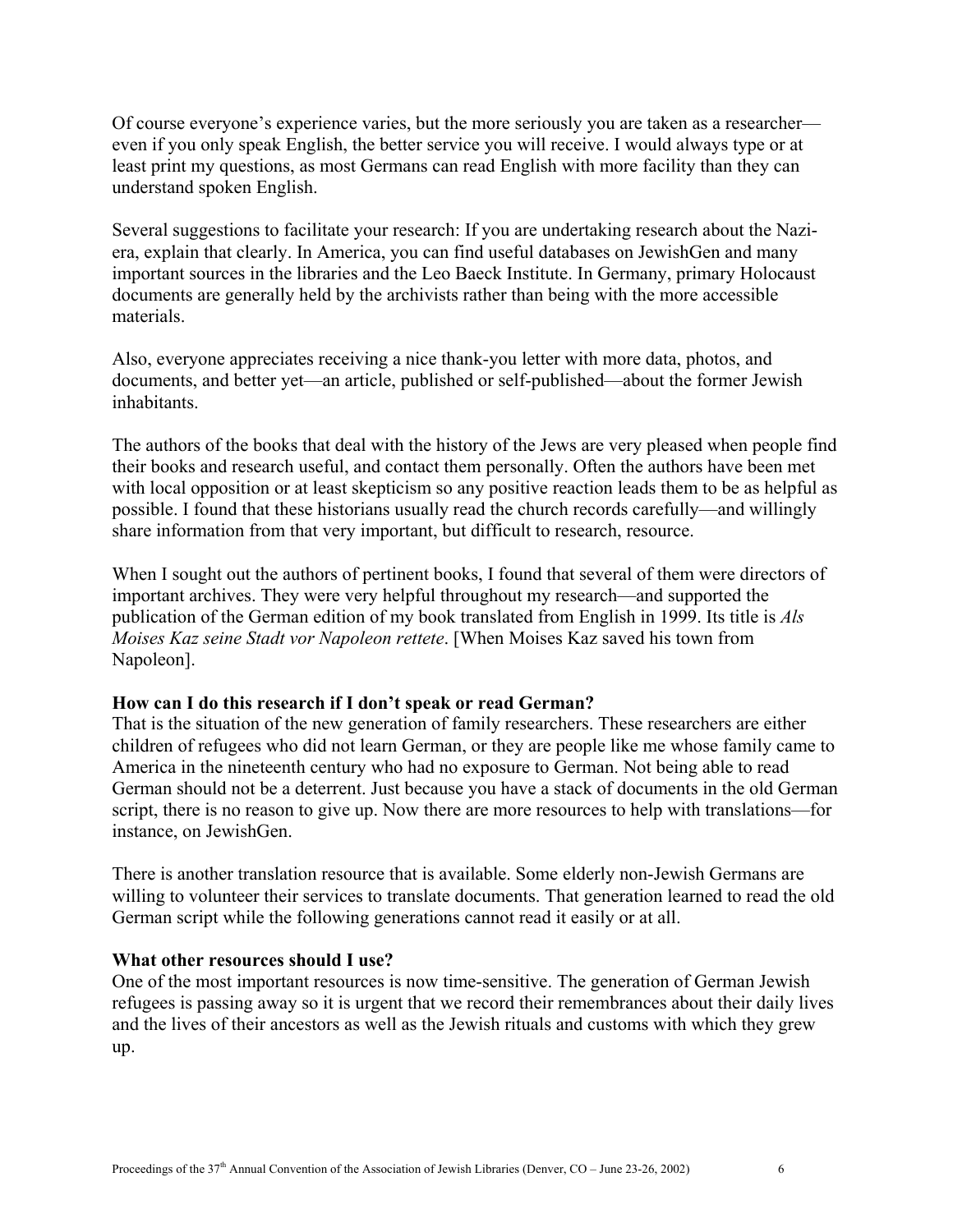Even survivors of the Holocaust who were interviewed by the Shoah Foundation, founded by Steven Spielberg, did not have the opportunity to record the details of daily life as those subjects where outside the scope of the oral history project. On my website, you may download a model family interview and food questionnaire to use as an outline. I always hear, "I wish I had asked aunt so-and-so about her life." Now is the time to ask—the most important question: "what were the names of all the villages of your ancestors."

## **Will I be able to find the graves of my ancestors?**

The answer is—hopefully, yes. In South Germany, the Jewish Administration on the state level now maintains all Jewish cemeteries. Access to the cemetery, however, is controlled at the local level, and since all the cemeteries are fenced, you need to find out who holds the key.

Many places have completed cemetery documentation that enables you to locate the graves easily. This is very helpful when the headstones are very weathered. Thus far this cemetery documentation information is not available via the Internet but is in the town hall or with someone living near the cemetery.

Cemeteries in some places were destroyed or desecrated in the Holocaust. The JewishGen website can help with that information.

#### **How can I find information about my ancestors in the German archives?**

You will need time and money to accomplish the research. I have heard story after story of people who spent only a day or even just a morning doing research and then were disappointed in their unsatisfactory results. Most researchers will not spend—as I did—eight weeks each summer for five years in the German archives. Still, since most archives have limited hours and it takes time to find documents, at least a few days should be allocated to the project. Before undertaking a trip to the German archives, you should ask *each* archive about its hours and local holidays. The better prepared you are—with the information you have already gathered—the more productive your time will be.

Since researchers cannot read the documents they find and do not have time to study them, photocopying is a necessity. If possible, you should ask the archives about the photocopying procedures and costs, and whether the use of hand-held scanners is permitted. Also many archives have restrictions on photocopying due to privacy and document preservation rules. In the local archives, the copiers cannot handle the over-sized, heavy volumes, and dusty documents.

What materials will I find in the German archives regarding the  $18<sup>th</sup>$  and  $19<sup>th</sup>$  centuries? The answer is—almost everything. The system is quite complex with the different levels of archives: village, town, county, regional, and state archives.

Let's start with what you can find in the village and town archives. These archives are often just a room in the village or town hall, or even a room in the basement of church. The village or town administrator usually does not have any experience with the archives as the archives are under the management and control of the official archivist who is generally at another location.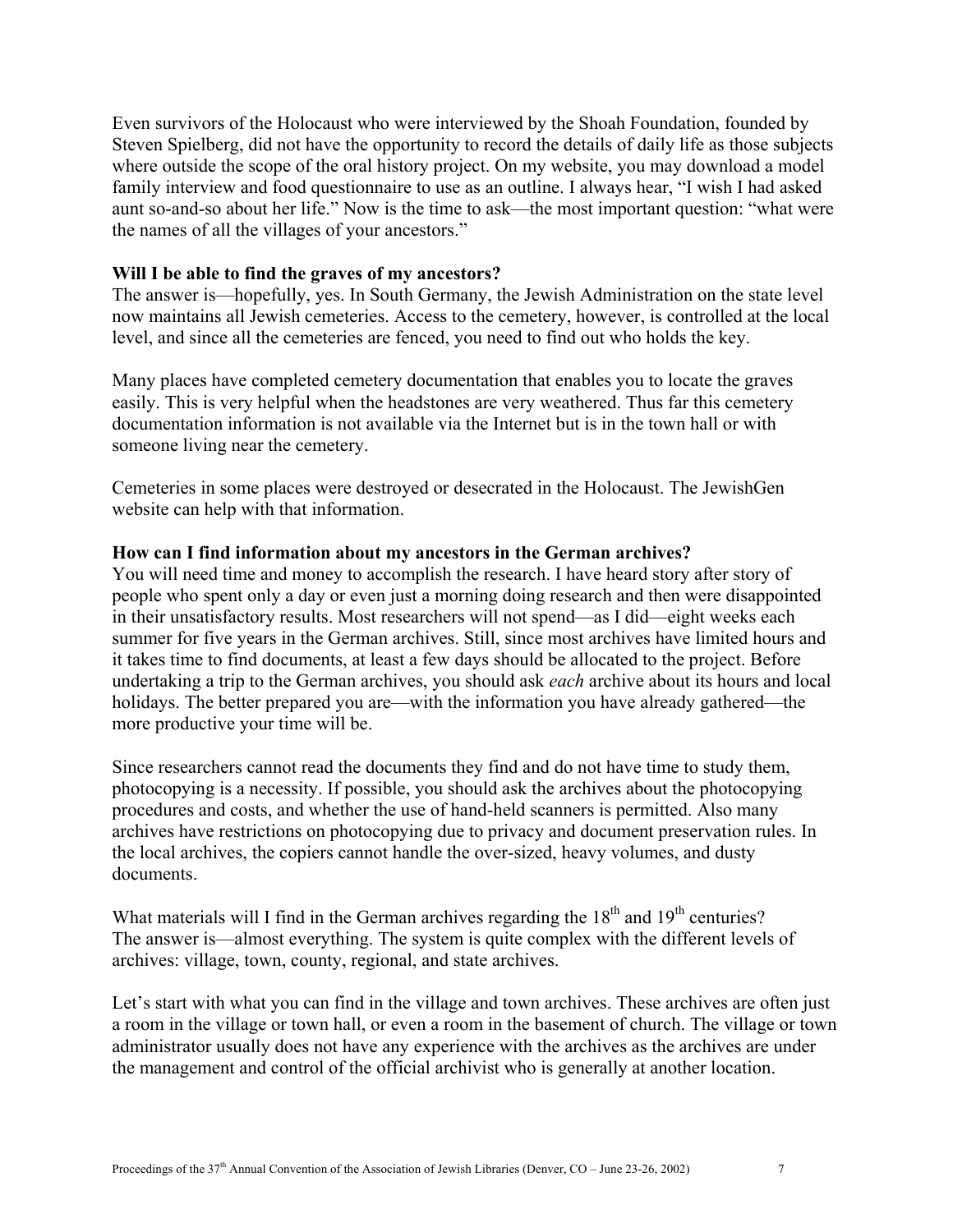Now most archives have an archive organization register that list the location of the types of documents or volumes. When I began my research, however, several archives were not organized at all.

In old, dusty, and fragile volumes, you can find house contracts, occupation lists, tax registers, fire insurance information, lists of citizens, mortgage information, and debt registers. You can use the indexes included in the some of the volumes, just search by the names, or the sections for the Jews. Almost always the word "Jew" precedes each Jewish name.

Engravings and photos show the old houses and the layout of the villages and towns.

Marriage contracts (including detailed asset and trousseau documents) and inheritance documents are organized in strict chronological order.

Sometimes you can find a few old receipts and lists in Judeo-German. These receipts were High German written with Hebrew characters, read right to left. Judeo-German is not Yiddish.

The archives in the towns or county seats also have copies of the  $18<sup>th</sup>$  and  $19<sup>th</sup>$  century newspapers where you can find announcements and advertisements that document the commercial activities of both Christians and Jews.

In some communities, the relics of Jewish life have been found in the local genizah and preserved. A genizah, for example, was only recently discovered when the synagogue in Michelbach was being restored for use as a memorial museum and cultural center.

# Will I be able to find information about the rural Jews before the 18<sup>th</sup> century?

Finding this information is always more difficult. Sometimes you can find tax lists of the Jews who lived in the feudal estates in the  $16<sup>th</sup>$  and  $17<sup>th</sup>$  centuries. This is where the research undertaken by German archivists and historians can be very useful as often these documents are located in private archives of local feudal lords that are difficult to access.

# **Where I should do further research?**

You should spend time in the state archives since certain documents and information can only be found in the state archives.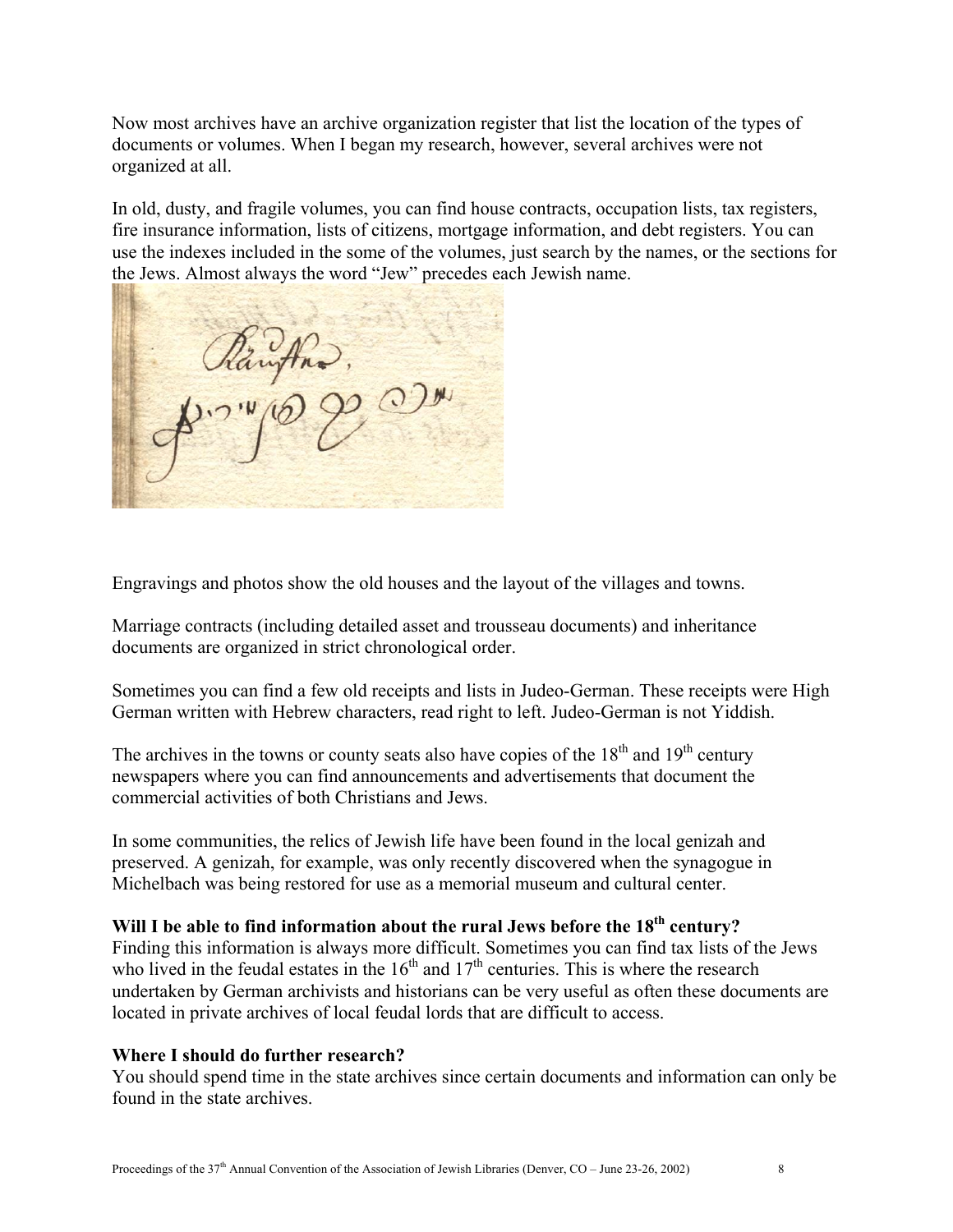## **What can I find in the state archives?**

The most important documents located in the state archives are the family, birth, marriage, and death registers. Each microfilm or volume is identified with RSA (Reichssippenamt) and a number. Up until the late 1930s, the registers were maintained in the local communities. Under National Socialism all civil governments sent the registers to Berlin, where the Nazis were still microfilming them in 1945 so that they could be used in the future to hunt down anyone remaining who had Jewish ancestors. The microfilms survived the war, but the registers themselves did not. The films are now available as hard copy. The registers list: father and mother's name, birth date, marriage date; parents of father and mother; children, birth date, marriage, death. Sometimes you will find notes about occupations and emigration.

Also located in the state archives are tax Registers from the centuries before the  $18<sup>th</sup>$  century that provide lists of Jews and their relative wealth. These early lists give information about the migration of the Jews to new communities. Very few Jews had adopted surnames so they would be identified by their given name followed by their father's given name.

Important petitions and decrees directed to and from the central government are archived in the state archives.

The state libraries house the full parliamentary debates and law compilations, which are like our congressional records. These volumes are indexed, but they are difficult to use. The German librarians showed me how to navigate the volumes, but again I give pertinent citations in my book to hopefully assist other researchers.

Important documents about the Jewish communities, its teachers, and rabbis are often housed in the state archives. Information about the history of the synagogues over the decades can be found in the documents. Reports and petitions reveal the history and concerns of the Jews.

I found several contracts between the communities and their rabbis, cantors, and teachers. In their formulation and context, these rare documents give a seldom seen view of the Jewish life as they detail the obligations of the religions leaders and the community. They are written in a mixture of German, Hebrew, and German written with Hebrew characters.

# **If I do not have the time to devote to this research, may I hire a researcher?**

I loved doing the research myself, but I know other people do work with researchers in Germany. The JewishGen website has lists of researchers and their areas of expertise, and then you would contact them to negotiate the price etc.

# **Will this information be helpful for doing research in other archives?**

Yes. These guidelines and the section of my book, "A Blueprint for Researchers," will be useful in any German-speaking or formerly German speaking country. In parts of Poland and the Czech Republic, for example, pertinent documents are either completely or partially in German. These lists will help identify what you should be looking for. Generally, these archives have less contact with English-speaking researchers and are less flexible in regard to photocopying documents.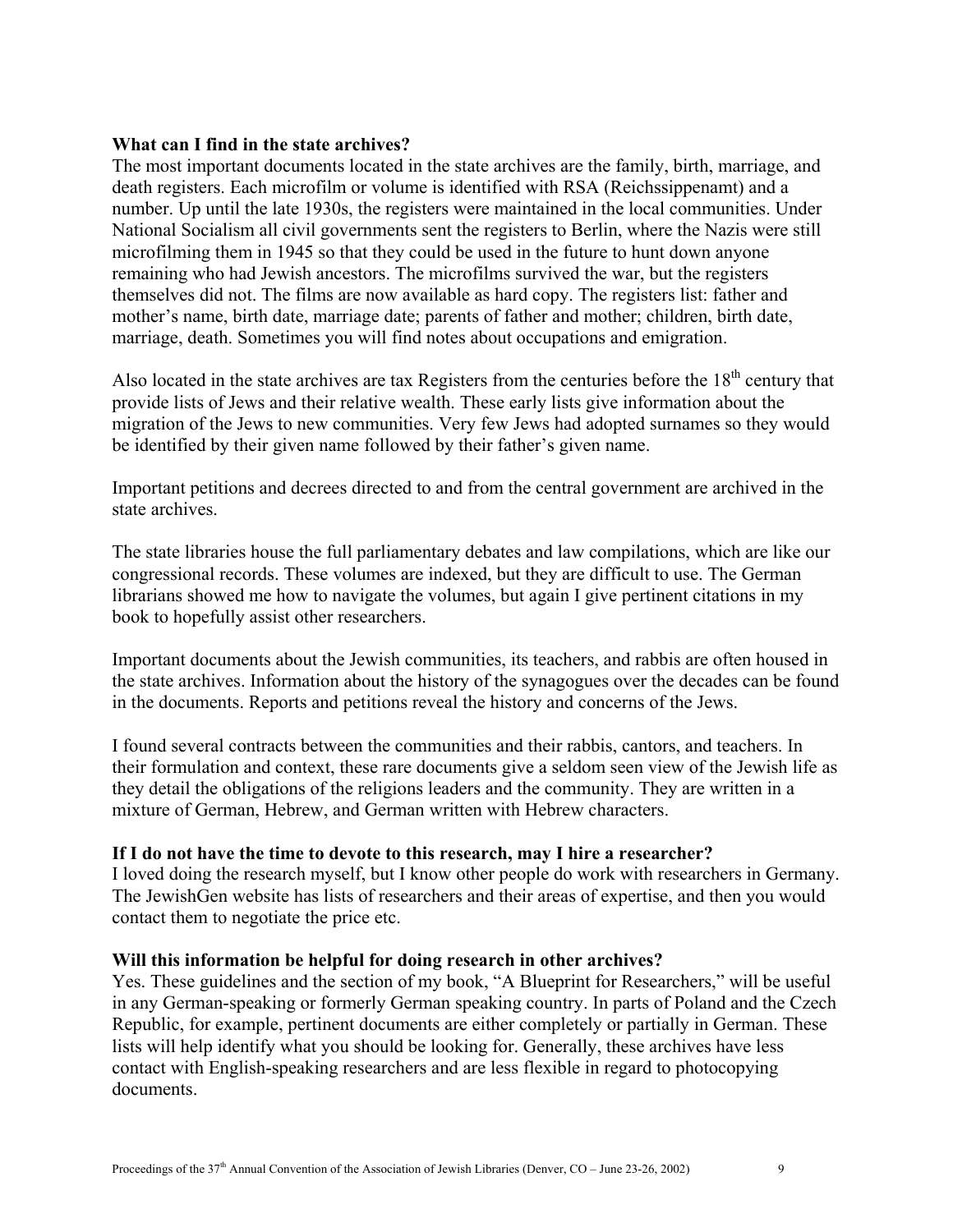# **So how can librarians help researchers achieve their goals?**

My suggestions are:

- Help formulate questions in the beginning stages.
- When the language issue appears to be insurmountable, offer suggestions to find translators.
- Encourage the use of American library sources and the Internet.
- Help with methodology issues like proper notation of sources on each document.
- Appreciate that even limited individual research efforts are important to add to the total picture of the Jews and their history.

Adapted from *Portraits of Our Past: Jews of the German Countryside*. Copyright 2001 by Emily Rose, by permission of the publisher, The Jewish Publication Society, 2100 Arch Street, Philadelphia, PA 19103.

*For more info:* Emily Rose, 2110 Imperial Golf Course Blvd., Naples, Florida 34110 phone (866) 327-2665 (866-ECR-BOOK); fax: (239) 566-8523; [erose@portraitsofourpast.com](mailto:erose@portraitsofourpast.com) *For illustrations, full bibliography, and model family interview and food questionnaire:* website [www.portraitsofourpast.com.](http://www.portraitsofourpast.com/) *For excerpt:* The Jewish Publication Society [www.jewishpub.com](http://www.jewishpub.com/)